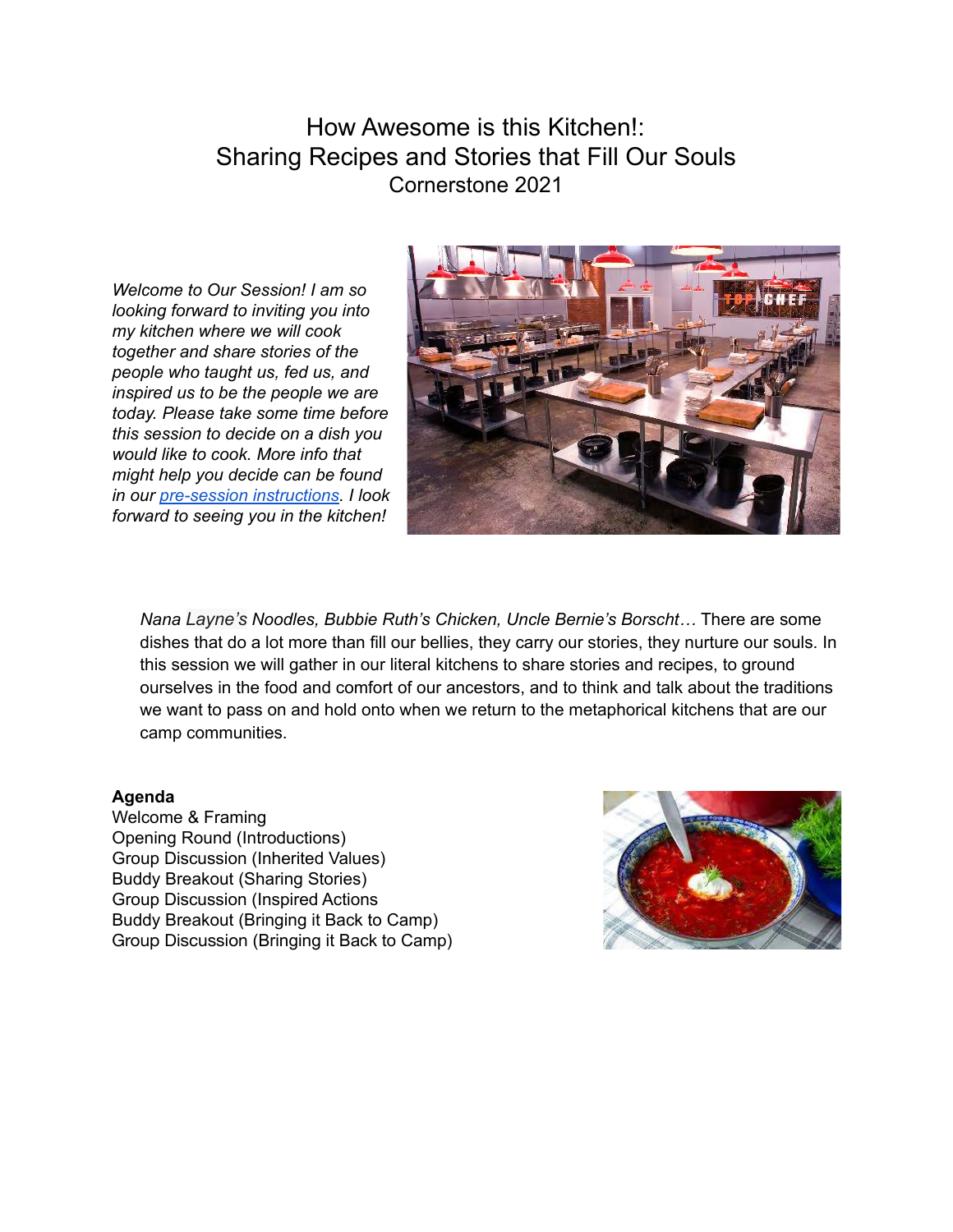#### **Pre Session instructions**

<span id="page-1-0"></span>In this session we will be cooking!

The kitchen, as a setting, invites a different kind of conversation. Although we will all be in our homes and not in the same kitchen, and although we will not all be cooking the same thing, we can capture the mood of the kitchen. So, if possible, please call in from your kitchen.

Please be ready to share something about the dish you are making. It should be a dish that you learned from someone



important to you. It can be an old family recipe, a dish associated with an elder or ancestor in your community, or something that feels representative of your cultural inheritance.

**Welcome & Framing**

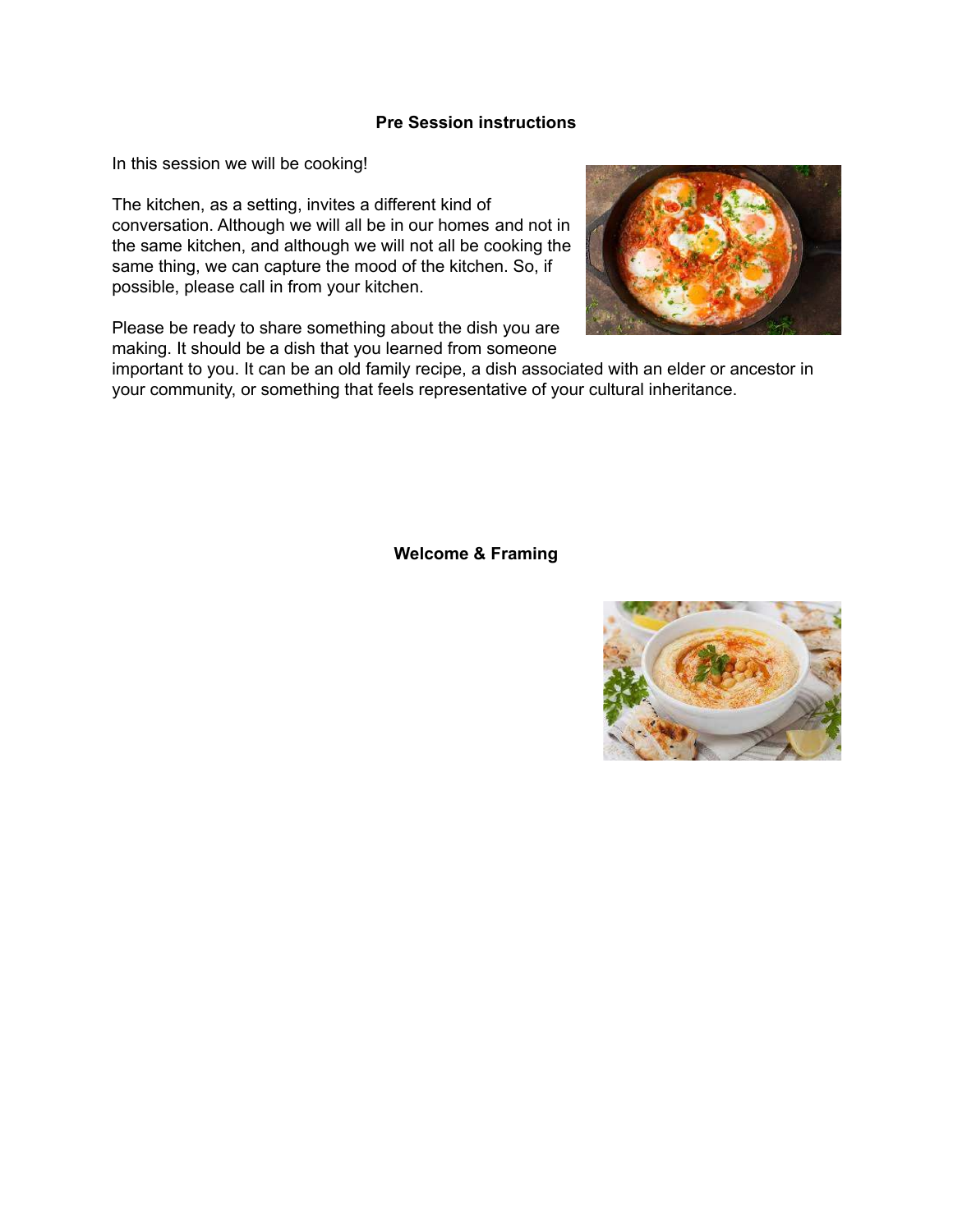## **Opening Round (Introductions)**

Share: your name, what are you cooking, and whose recipe is it?

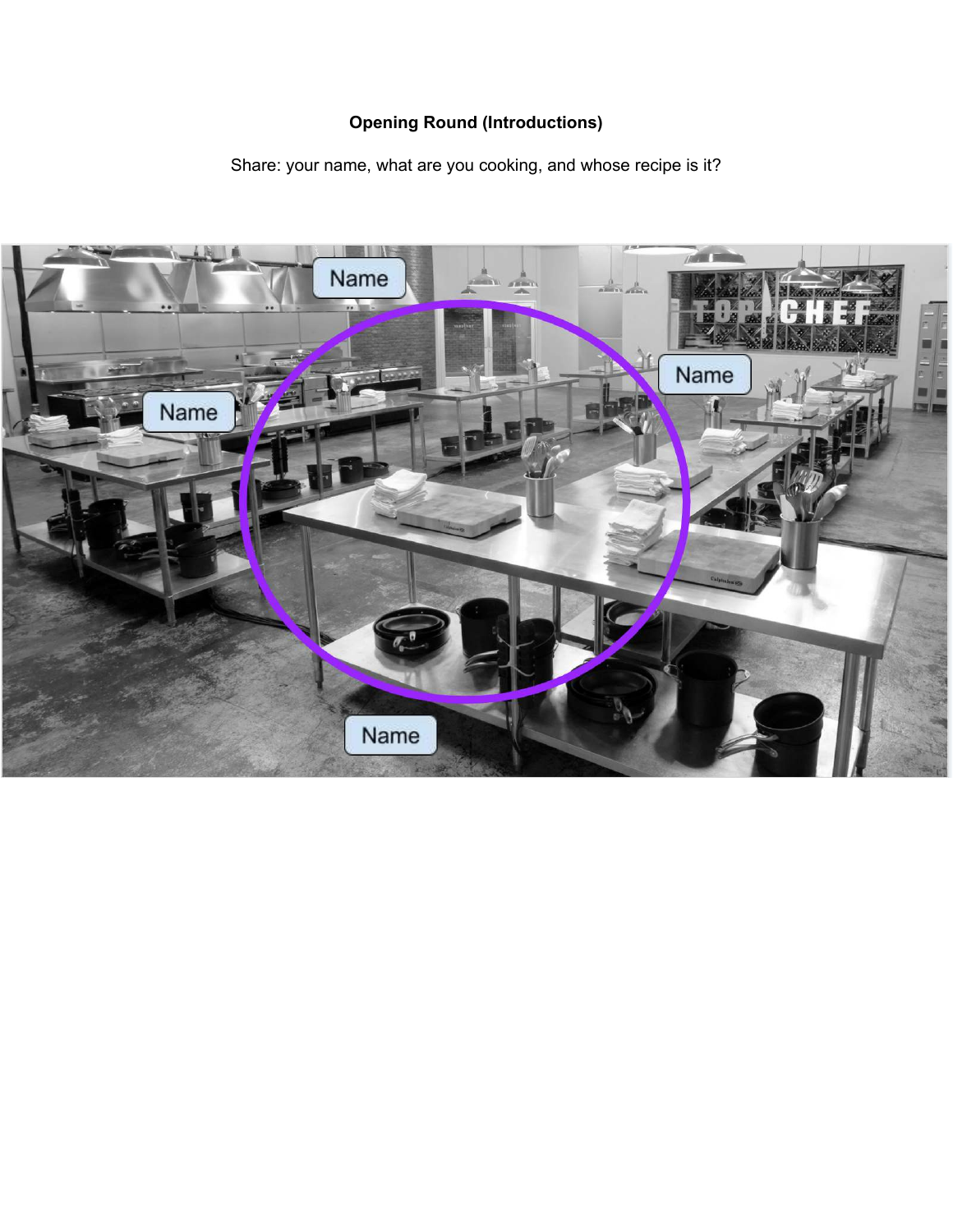## **Group Discussion (Inherited Values)**

What is a value you have inherited from your culture/community/ancestors, that has come through a cooking or eating tradition/practice?



#### **Buddy Breakout (Sharing Stories)**



Share with a Buddy...